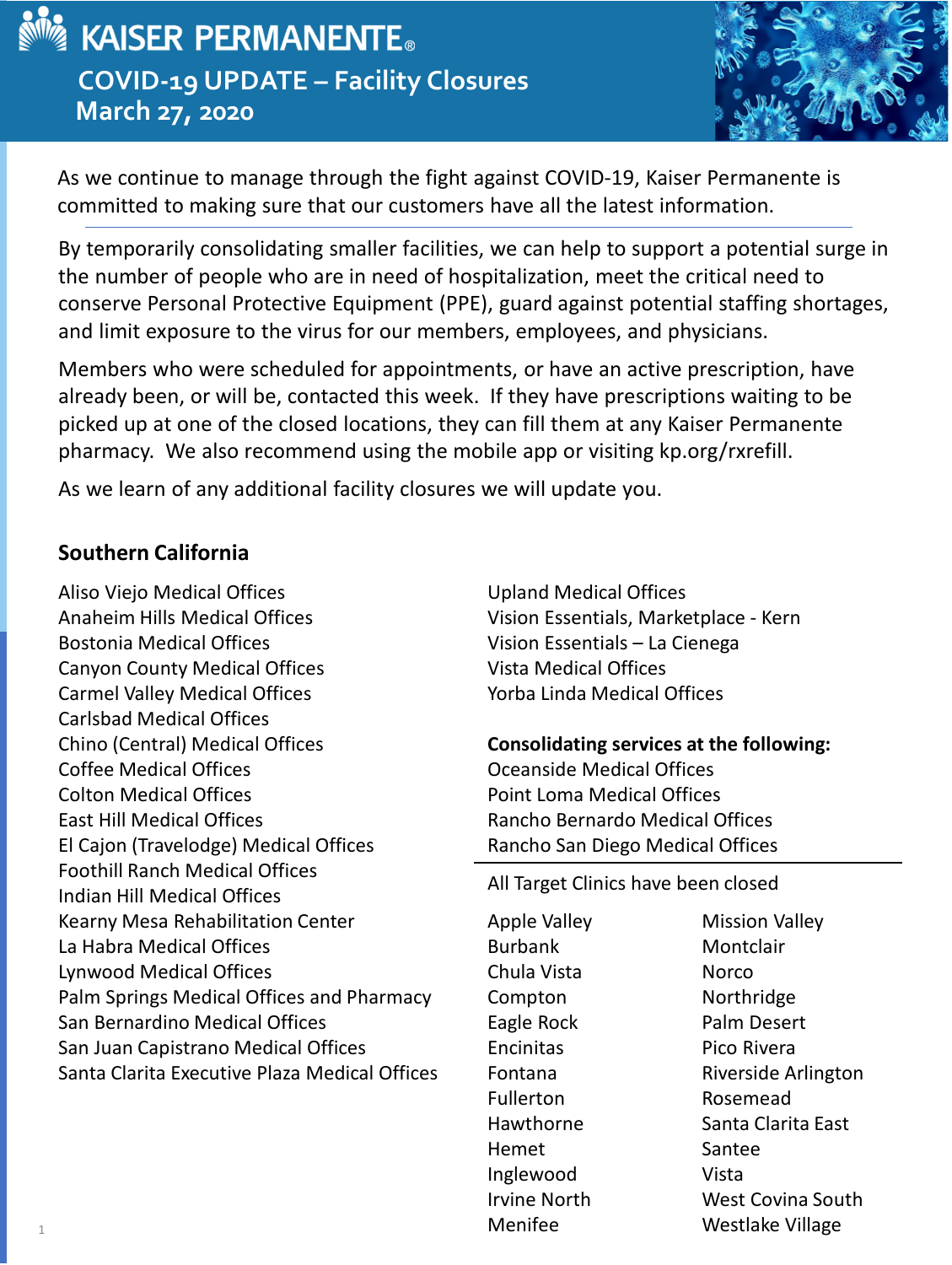

**March 27, 2020**



## **Colorado**

Baseline Medical Offices Briargate Medical Offices Brighton Medical Offices Castle Rock Medical Offices East Denver Medical Offices Englewood Medical Offices Fort Collins Medical Offices Greeley Medical Offices Hidden Lake Medical Offices Highlands Ranch Medical Offices

## **Georgia**

Alpharetta Brookwood Cascade Conyers Decatur Douglasville Fayette Forsyth

**We'll offer laboratory, radiology, and pharmacy services ONLY at the following locations:**

- Sugar Hill-Buford
- Crescent Centre
- Panola
- Cumberland

## **Northern California Mid-Atlantic States**

None at this time None at this time

Highline Behavioral Health Ken Caryl Medical Offices Longmont Medical Offices Midtown Medical Office Building Parker Medical Offices Pueblo North Medical Offices Ridgeline Behavioral Health Smoky Hill Medical Offices Southwest Medical Offices Spring Creek Medical Offices Wheat Ridge Medical Offices

**Henry** Holly Springs Lawrenceville Newnan Sandy Springs **Snellville** Stonecrest West Cobb

**Well-Child Peds Visits are also available at the following locations:**

- Panola
- Cumberland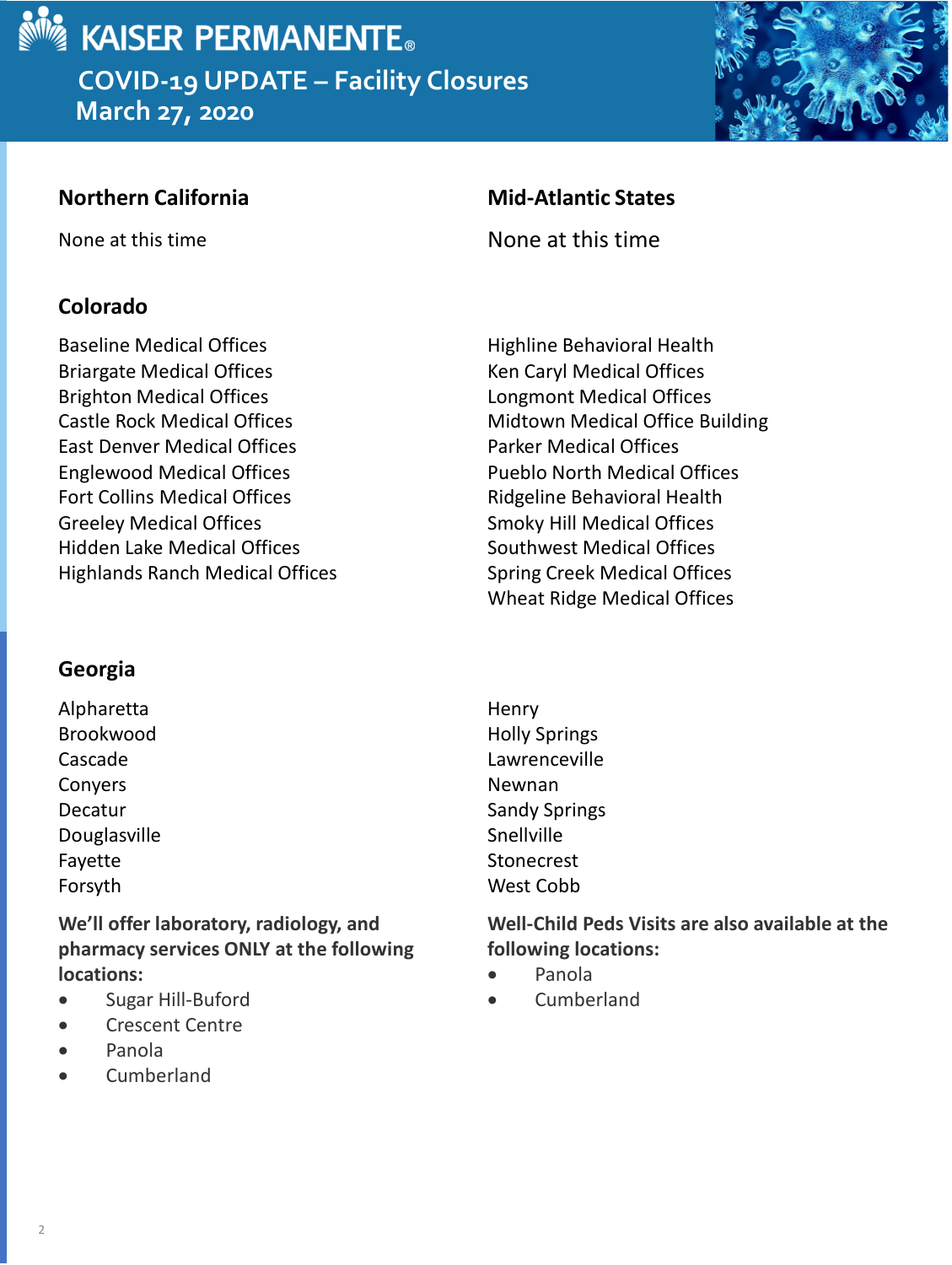

 $\boldsymbol{\mathsf{\r q}}$  kaiser permanente. **COVID-19 UPDATE – Facility Closures** 

**March 27, 2020**



## **Hawaii**

Hawaii Kai Clinic Kahuku Clinic Kailua Clinic Kapolei Clinic

Kihei Clinic Nanaikeola Clinic Waimea Clinic

## **Northwest**

Battle Ground Medical Office Cedar Hills Medical & Dental Care Essentials - Hawthorne Care Essentials – Pearl Gateway Medical Office Hillsboro Medical Office Keizer Station Medical Office

Dental Offices Aloha Dental Office Cedar Hills Medical and Dental Office Clackamas Dental Office Eastmoreland Dental Office Grand Avenue Dental Office Gresham Dental Office North Interstate Dental Office

 Mill Plain One Medical Office Murrayhill Medical Office Orchards Medical Office Medical Tanasbourne Office **Tualatin Medical Office (Pediatrics and Well** *Child remain open)* West Salem Medical Office

North Lancaster Dental Office Oregon City Dental Office Rockwood Dental Office Salmon Creek Dental Office Skyline Dental Office Tigard Dental Office Valley River Dental Office